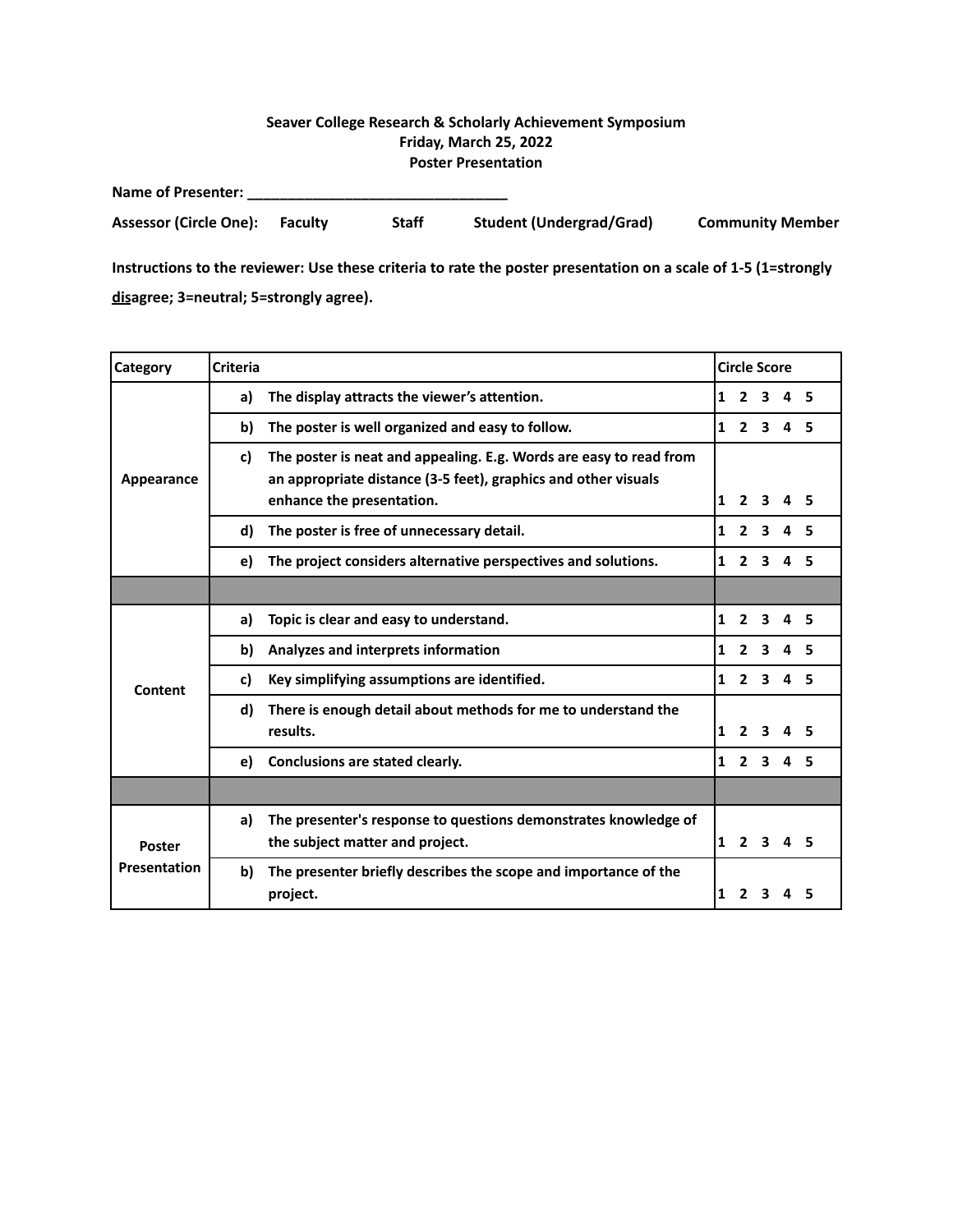## **Seaver College Research & Scholarly Achievement Symposium Friday, March 25, 2022 Oral Presentation**

| <b>Name of Presenter:</b> |                |              |                                 |                         |
|---------------------------|----------------|--------------|---------------------------------|-------------------------|
| Assessor (Circle One):    | <b>Faculty</b> | <b>Staff</b> | <b>Student (Undergrad/Grad)</b> | <b>Community Member</b> |

| Category             | <b>Criteria</b>                                                        |              | <b>Circle Score</b> |                         |                     |     |
|----------------------|------------------------------------------------------------------------|--------------|---------------------|-------------------------|---------------------|-----|
|                      | Content is clear and focused on the topic.<br>$\mathbf{1}$<br>a)       |              | 2 <sub>3</sub>      |                         | 4 <sub>5</sub>      |     |
| <b>Content</b>       | Information is accurate with no errors.<br>b)                          | $\mathbf{1}$ |                     | $2 \overline{3}$        | 4 <sub>5</sub>      |     |
|                      | Conclusions are stated clearly and supported with<br>C)<br>results.    |              | $1\quad 2\quad 3$   |                         | 45                  |     |
|                      |                                                                        |              |                     |                         |                     |     |
|                      | Organized with an introduction, body, and conclusion.<br>a)            |              | $1\quad 2$          | 3                       | 4 <sub>5</sub>      |     |
| Organization         | Ideas are presented in a logical order.<br>b)                          | $\mathbf{1}$ | $\mathbf{2}$        | 3                       | 45                  |     |
|                      | Transitions between major ideas are effective.<br>C)                   | $\mathbf{1}$ |                     | $2 \quad 3$             | 4 <sub>5</sub>      |     |
|                      |                                                                        |              |                     |                         |                     |     |
| <b>Completeness</b>  | Provides enough context to understand the research<br>a)<br>topic.     | $\mathbf{1}$ | $\mathbf{2}$        | 3                       | 4                   | - 5 |
|                      | Findings are clearly explained.<br>b)                                  | $\mathbf{1}$ |                     | 2 <sub>3</sub>          | 4 <sub>5</sub>      |     |
|                      | Presentation is within the specified length.<br>c)                     |              | $1 \quad 2 \quad 3$ |                         | 4 <sub>5</sub>      |     |
|                      |                                                                        |              |                     |                         |                     |     |
|                      | Major ideas are supported with facts and visual aids.<br>a)            |              | $1 \quad 2 \quad 3$ |                         | 4 <sub>5</sub>      |     |
| <b>Documentation</b> | b)<br>Sources are documented, current, and support the<br>major ideas. | $\mathbf{1}$ | $\overline{2}$      | 3                       |                     | 5   |
|                      | Visual aids are relevant to the research topic.<br>c)                  |              |                     |                         | $1 \t2 \t3 \t4 \t5$ |     |
|                      |                                                                        |              |                     |                         |                     |     |
|                      | Uses appropriate volume and pace.<br>a)                                |              | $1\quad 2\quad 3$   |                         | 4                   | - 5 |
| <b>Delivery</b>      | Professional appearance.<br>b)                                         | 1            | $\overline{2}$      | 3                       | 45                  |     |
|                      | Displays enthusiasm for the research topic.<br>C)                      | $\mathbf{1}$ | $\overline{2}$      | $\overline{\mathbf{3}}$ | 4 <sub>5</sub>      |     |
|                      |                                                                        |              |                     |                         |                     |     |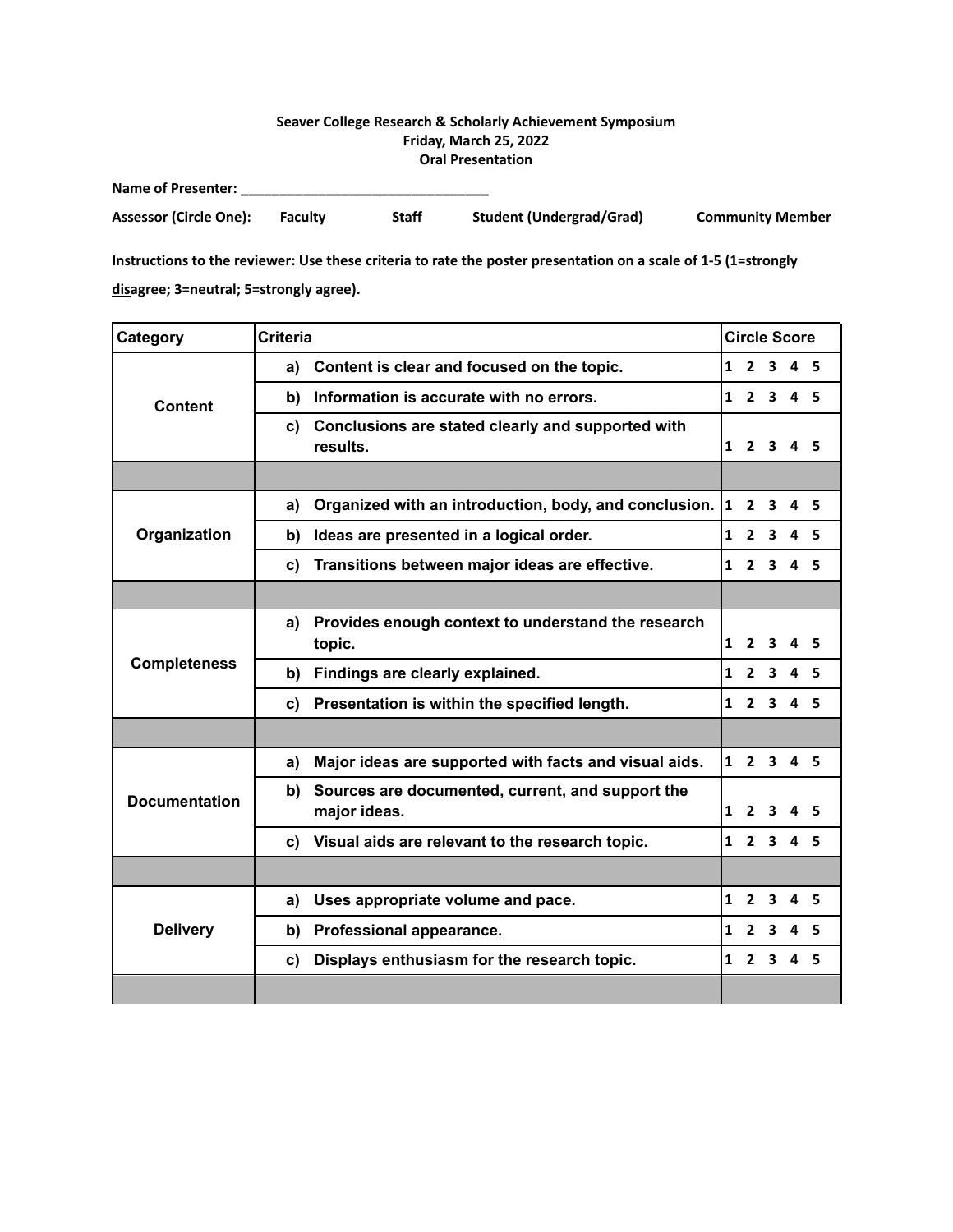## **Seaver College Research & Scholarly Achievement Symposium Friday, March 25, 2022 Performing Arts Presentation**

| <b>Name of Presenter:</b>     |                |       |                                 |                         |
|-------------------------------|----------------|-------|---------------------------------|-------------------------|
| <b>Assessor (Circle One):</b> | <b>Faculty</b> | Staff | <b>Student (Undergrad/Grad)</b> | <b>Community Member</b> |

| Category                                     | <b>Criteria</b>                                                                                                                   |   |              | <b>Circle Score</b> |  |
|----------------------------------------------|-----------------------------------------------------------------------------------------------------------------------------------|---|--------------|---------------------|--|
| <b>Musical Style and</b><br><b>Technique</b> | Demonstrates technical capabilities of their<br>a)<br>instrument (in fluency, dexterity, fingering<br>accuracy, or use of voice). | 1 |              |                     |  |
|                                              | Demonstrates an understanding of musical style<br>b)<br>through choices of tone/voice quality,<br>articulation, and phrasing.     | 1 |              |                     |  |
|                                              |                                                                                                                                   |   |              |                     |  |
| <b>Delivery</b>                              | Performs with expression and musicality.<br>a)                                                                                    |   |              | 3                   |  |
|                                              | Performs with musical confidence.<br>b)                                                                                           | 1 |              |                     |  |
|                                              | Demonstrates a strong personal connection to<br>C)<br>music and artistic passion.                                                 | 1 |              |                     |  |
|                                              |                                                                                                                                   |   |              |                     |  |
| <b>Communication</b>                         | Ability to appropriately and concisely provide<br>a)<br>context for the performance through spoken<br>word.                       | 1 | $\mathbf{z}$ |                     |  |
| (Q&A)                                        | Conveys meaning in an organized and effective<br>b)<br>way.                                                                       |   |              |                     |  |